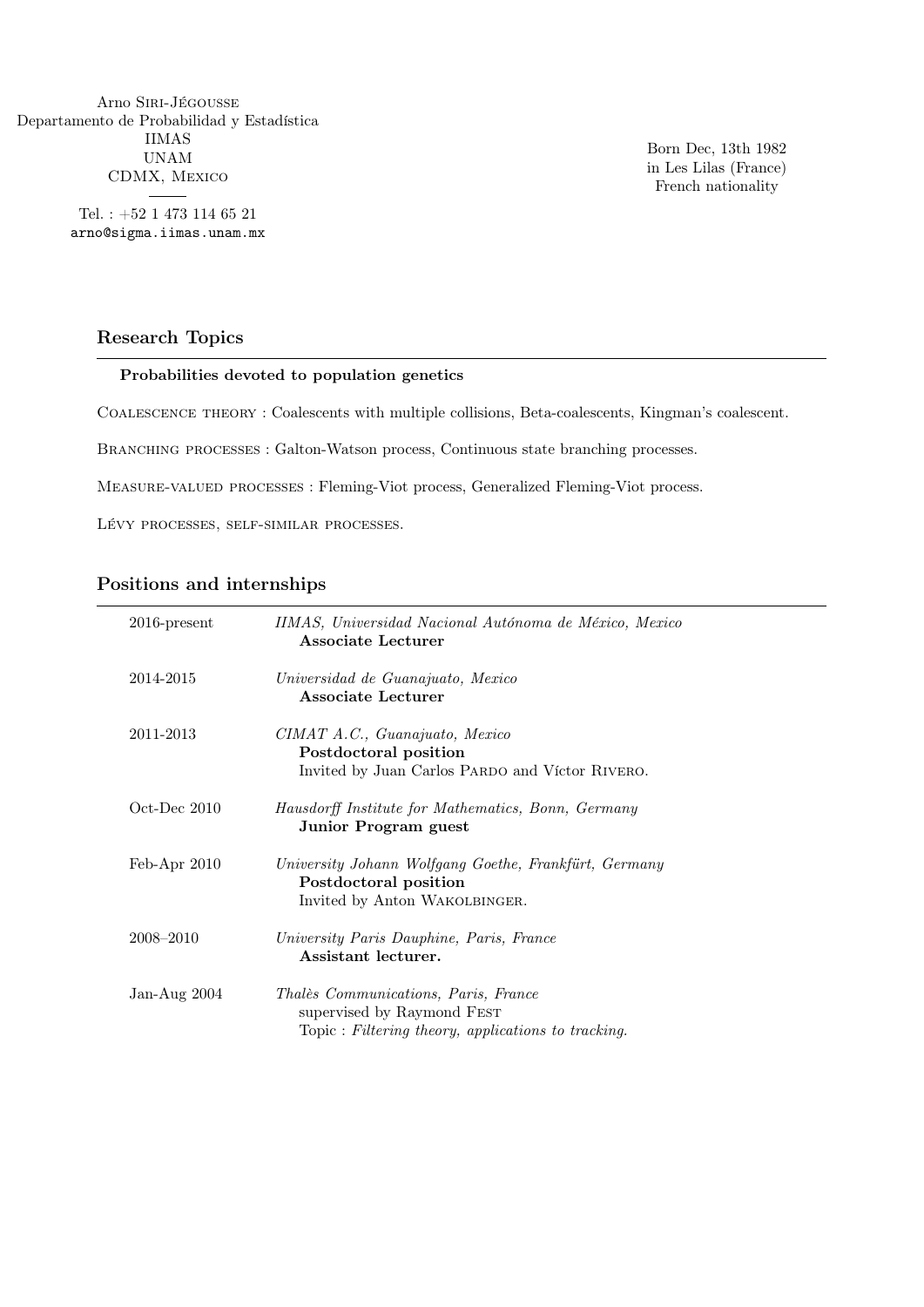#### Education

| $2005 - 2009$ | University Paris Descartes, Paris<br><b>Ph.D.</b> : "Results about genealogies in stochastic population genetics".<br>Supervised by Jean-Stéphane DHERSIN, Professor at University Paris-Nord and<br>Jean-Francois DELMAS, Professor at ENPC (Ponts et Chaussées).<br>Defended on Nov, 26th 2009, awarded with honours. |
|---------------|-------------------------------------------------------------------------------------------------------------------------------------------------------------------------------------------------------------------------------------------------------------------------------------------------------------------------|
| $2004 - 2005$ | University Pierre et Marie Curie, Paris<br>Diplôme d'Études Approfondies in Applied Probabilities (Mention Bien)<br>equivalent to a Master's degree, awarded with honours.                                                                                                                                              |
| $2001 - 2004$ | University Pierre et Marie Curie, Paris<br><b>Licence de Mathématiques</b> <i>(Mention Assez Bien)</i> , equivalent to a Bachelor's<br>Degree in Mathematics, awarded with honours.<br>Maîtrise de Mathématiques (Mention Assez Bien), equivalent to a first year<br>of Master in Mathematics, with honours.            |

### Publications and preprints

The minimal observable clade size of exchangeable coalescents, F. FREUND, A. SIRI-JÉGOUSSE. Preprint on Arxiv.

Distinguishing coalescent models-which statistics matter most?, F. FREUND, A. SIRI-JÉGOUSSE. Preprint on Biorxiv.

The symmetric coalescent and Wright-Fisher models with bottlenecks, A. GONZÁLEZ-CASANOVA, A. SIRI-Jégousse, V. Miró Pina. Preprint on Arxiv.

Phase-type distributions in population genetics, A. HOBOLTH, A. SIRI-JÉGOUSSE, M. BLADT. Theor. Pop. Biol. 127 (2019).m 16–32.

The nested Kingman coalescent : speed of coming down from infinity, A. BLANCAS-BENÍTEZ, T. ROGERS, J. Schweinsberg, A. Siri-Jégousse. Ann. Appl. Probab. 29 (2019), no. 3, 1808–1836.

Trees within trees : simple nested coalescents, A. Blancas-Benítez, J-J. Duchamps, A. Lambert, A. Siri-Jégousse. Elec. J. Probab. 23 (2018), paper 94, 1–27.

A note on small-time behaviour of the largest block size of Beta n-coalescents, A. SIRI-JÉGOUSSE, L. YUAN. XII Symposium on Probability and Stochastic Processes, Progress in Probability, Birkhaüser. 73 (2018), 219–234

Refracted continuous-state branching processes : self-regulating populations, A. Murillo-Salas, J-L. Pérez, A. Siri-Jégousse. Statist. Probab. Lett. 123 (2017), 34–44.

Asymptotics of the minimal clade size and related functionals of certain Beta-coalescents, A. SIRI-JÉGOUSSE, L. Yuan. Acta Appl. Math. 142 (2016), 127–148.

Total internal and external lengths of the Bolthausen-Sznitman coalescent, G. KERSTING; J.C. PARDO, A. Siri-Jégousse. J. Appl. Probab. 51A (2014), Celebrating 50 Years of The Applied Probability Trust, 73–86.

Minimal clade size in the Bolthausen-Sznitman coalescent, F. FREUND, A. SIRI-JÉGOUSSE. J. Appl. Probab. 51 (2014), 657–668.

On the length of an external branch in the Beta-coalescent, J-S DHERSIN, F. FREUND, A. SIRI-JÉGOUSSE, L. Yuan. Stochastic Process. Appl. 123 (2013), 1691-1715.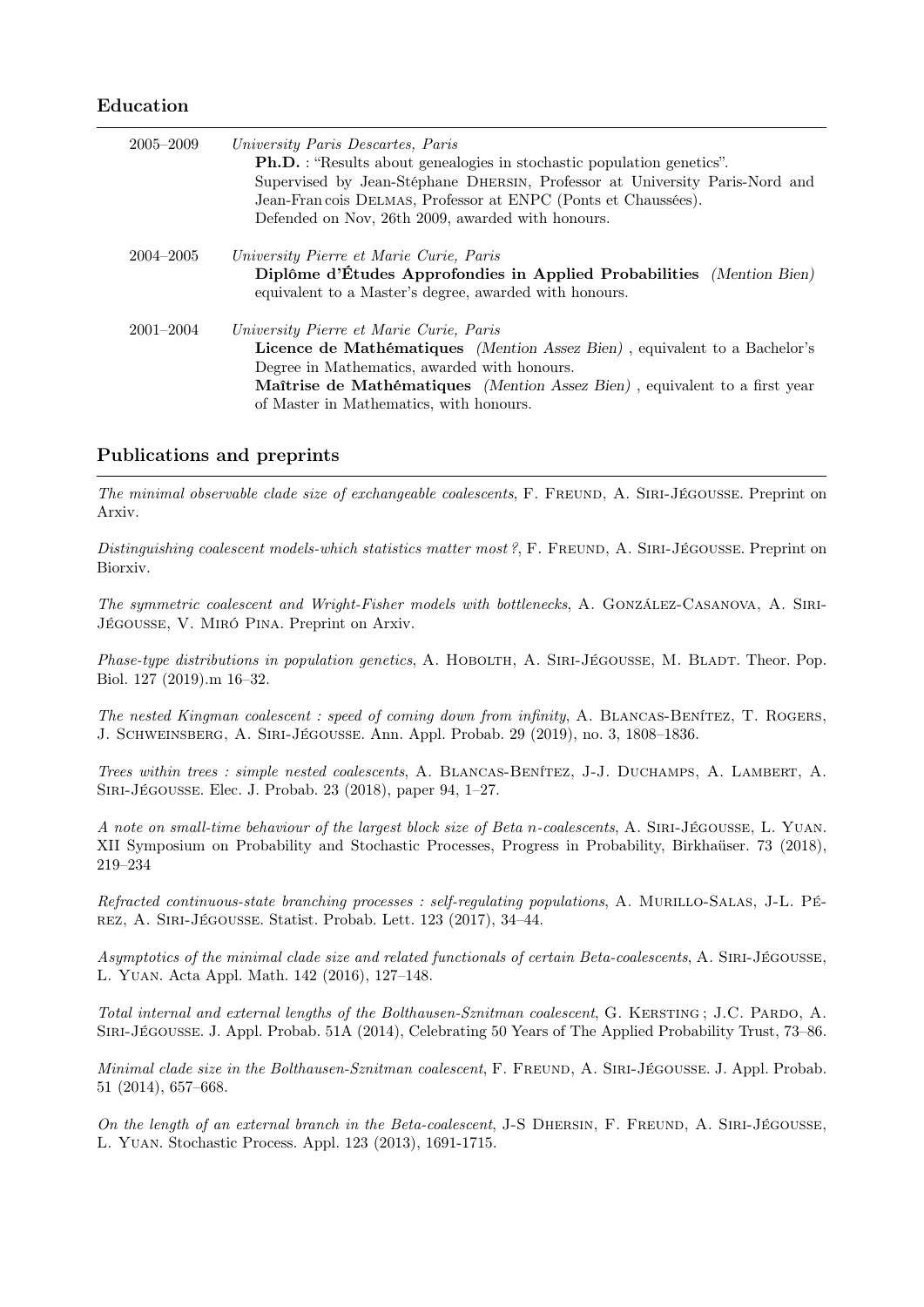On the two oldest families for the Wright-Fisher process, J-F DELMAS, J-S DHERSIN, A. SIRI-JÉGOUSSE. Electron. J. Probab. 15 (2010), 776–800.

Asymptotic results on the length of coalescent trees, J-F DELMAS, J-S DHERSIN, A. SIRI-JÉGOUSSE. Ann. Appl. Probab. 18 (2008), no. 3, 997–1025.

| 2016            | AIRAM ASERET BLANCAS BENÍTEZ<br>Two contributions to the theory of stochastic population dynamics<br>Co-directed with Víctor Rivero (CIMAT)                                                                                                      |
|-----------------|--------------------------------------------------------------------------------------------------------------------------------------------------------------------------------------------------------------------------------------------------|
| Teaching        |                                                                                                                                                                                                                                                  |
| $2012$ -present | Lectures in Master's degree (Students in Probability at UNAM and CIMAT):<br>Financial mathematics in continuous time.<br>Stochastic genealogical models and coelescence.<br>Stochastic processes.<br>Introduction to real analysis and topology. |
| $2014 - 2015$   | Lectures in Bachelor's degree (Students in Mathematics, Chemistry and Biology<br>at University of Guanajuato): Introduction to Probability and Statistics.                                                                                       |
| Jul 2012        | Minicurse in Summer school in Statistics (CIMAT):<br>Stochastic models for population genetics II.                                                                                                                                               |
| Mar 2012        | Minicurse in Spring school in Statistics (CIMAT):<br>Stochastic models for population genetics I.                                                                                                                                                |
|                 | Aug-Dec 2011 Practicals in Master's degree (Students in Probability and Statistics at CIMAT):<br>Stochastic models.                                                                                                                              |
|                 | Nov-Dec 2010 Lectures in Master's degree (Students in Economics at ESSEC Business School) :<br>Statistical inference and estimation.                                                                                                             |
| 2009-2010       | <b>Practicals in Bachelor's degree</b> (2nd year students in Mathematics at University<br>Paris Dauphine) : Probability.                                                                                                                         |
| 2008-2009       | <b>Practicals in Bachelor's degree</b> (1st year students in Economics at University Paris<br>Dauphine) : Introduction to Statistics and Probabilities.                                                                                          |
| $2005 - 2008$   | <b>Practicals in Bachelor's degree</b> (1st and 2nd year students in Mathematics at<br>University Paris Descartes) : Algebra, Analysis, Probabilities, R programming.                                                                            |